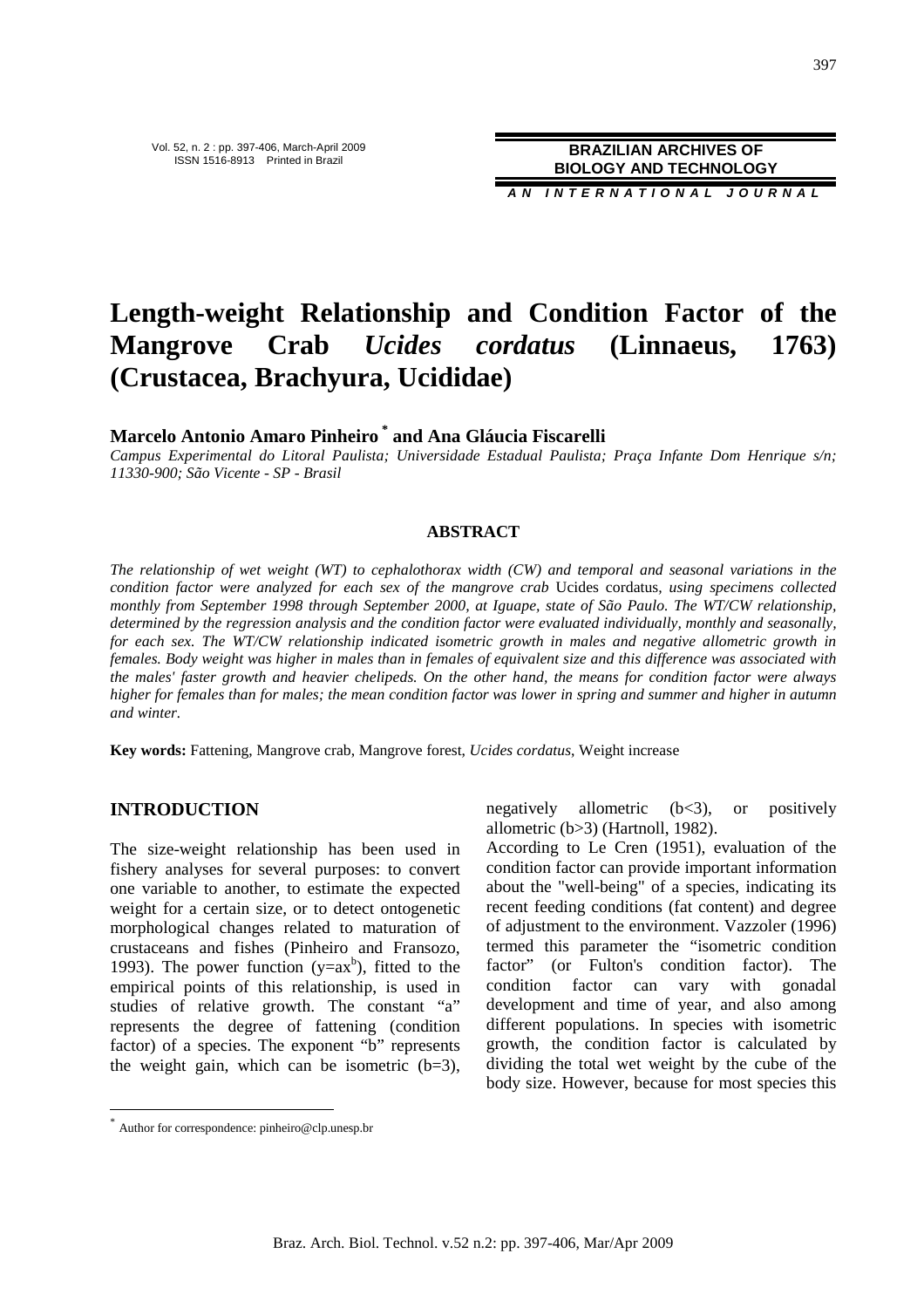constant varies between two and four (Vazzoler, 1996), the "allometric condition factor" is used. In this case, the wet weight is divided by the size raised to the constant "b", which is obtained by analyzing the WT/CW relationship (Braga, 1986).

The temporal and seasonal fluctuations of the condition factor are influenced by endogenous parameters (e.g., nutritional aspects, sex, and the state of gonadal maturation) or exogenous parameters (environmental factors) affecting a population (Rodriguez, 1987). Evaluation of these parameters is essential to determine the degree of fattening, and to indicate the season of growth or reproduction of a given species.

The WT/CW relationship and the condition factor have been evaluated for the crabs *Callinectes bocourti*, by Costa et al. (1980); *Callinectes danae*, by Branco and Thives (1991) and Branco et al. (1992); *Arenaeus cribrarius*, by Pinheiro and Fransozo (1993); *Hepatus pudibundus,* by Mantelatto and Fransozo (1993); *Portunus spinimanus*, by Santos et al. (1995); and *Dilocarcinus pagei,* by Pinheiro and Taddei (2005b).

The present study aimed to determine the equations that best expressed the relationship of wet weight (WT) to cephalothorax width (CW), for each sex of *U. cordatus*. This relationship was compared over the seasons of the year. The monthly and seasonal dynamics of the condition factor were also analyzed for each sex and the results were compared with events in the species' life cycle.

## **MATERIALS AND METHODS**

Specimens of *U. cordatus* were collected monthly from September 1998 through September 2000, in mangrove forests near Barra de Icapara (24<sup>°</sup> 41' S), in the Municipality of Iguape, state of São Paulo. Each animal was identified according to Melo (1996). It was then sexed by abdominal morphology and number of pleopods (Pinheiro and Fiscarelli, 2001), measured with a vernier caliper to the nearest  $0.05$  mm (CW = greatest cephalothorax width), and weighed on a precision balance to the nearest  $0.01$  g (WT = wet weight).

The WT/CW relationship was determined for the total number of individuals of each sex, as well as for both sexes by season of the year (Summer  $=$ January through March; Autumn = April through June; Winter = July through September; and

Spring = October through December). In each case, the empirical points were submitted to regression analysis, using the power function  $(y=a x<sup>b</sup>)$ , where  $WT =$  the dependent variable (y),  $CW =$  the independent variable  $(x)$ , "a" = the condition factor (Santos, 1978), and " $b$ " = the weight increase (Pinheiro and Fransozo, 1993). The fit was evaluated by the coefficient of determination  $(R^2)$ . The type of weight increase (isometric,  $b=3$ ; positively allometric,  $b>3$ ; and negatively allometric,  $b < 3$ ) was confirmed by the "t" test of the difference from 3, using a 1% significance level.

The equations for the WT/CW relationship were compared among the seasons of the year for each sex separately. The variables WT and CW were log-transformed and analyzed by linear regression (y=a+bx). Student's *t* test (*z*) was used to assess the parallelism or coincidence between the straight lines. The data from the coincident equations were grouped and submitted to a new regression analysis to generate a more reliable equation for interconversion between variables.

The individual condition factor was established for each "i-th" individual, from the equation  $a_i = WT_i/CW_i^b$ , where:  $WT_i = total$  wet weight;  $CW_i$  = cephalothorax width;  $a_i$  = condition factor; and  $b =$  allometric growth constant obtained for the WT/CW relationship for each sex. The monthly means for the condition factor were calculated by sex, season, and capture period (Reproductive = October through March; Nonreproductive = April through September). These means were used to construct the graphs and perform the statistical analyses. The data for seasons (four treatments) and collection period (two treatments) were analyzed for each sex separately and assessed by ANOVA in a fully randomized design with variable repetitions. The contrast between the means was evaluated by Tukey's test at 5% significance (Zar, 1999). To assess the possible differences in sex and season between the means for size (CW) and total wet weight (WT), the data for each variable were grouped by sex in the different seasons and were also assessed by ANOVA. The coefficient of variation (CV%) was determined for each of these biometric variables and for the condition factor (a), for each sex separately.

The monthly and seasonal changes in the means for condition factor of each sex were associated with the events of the life cycle of *U. cordatus*, as recorded by Pinheiro (2004) in the same locality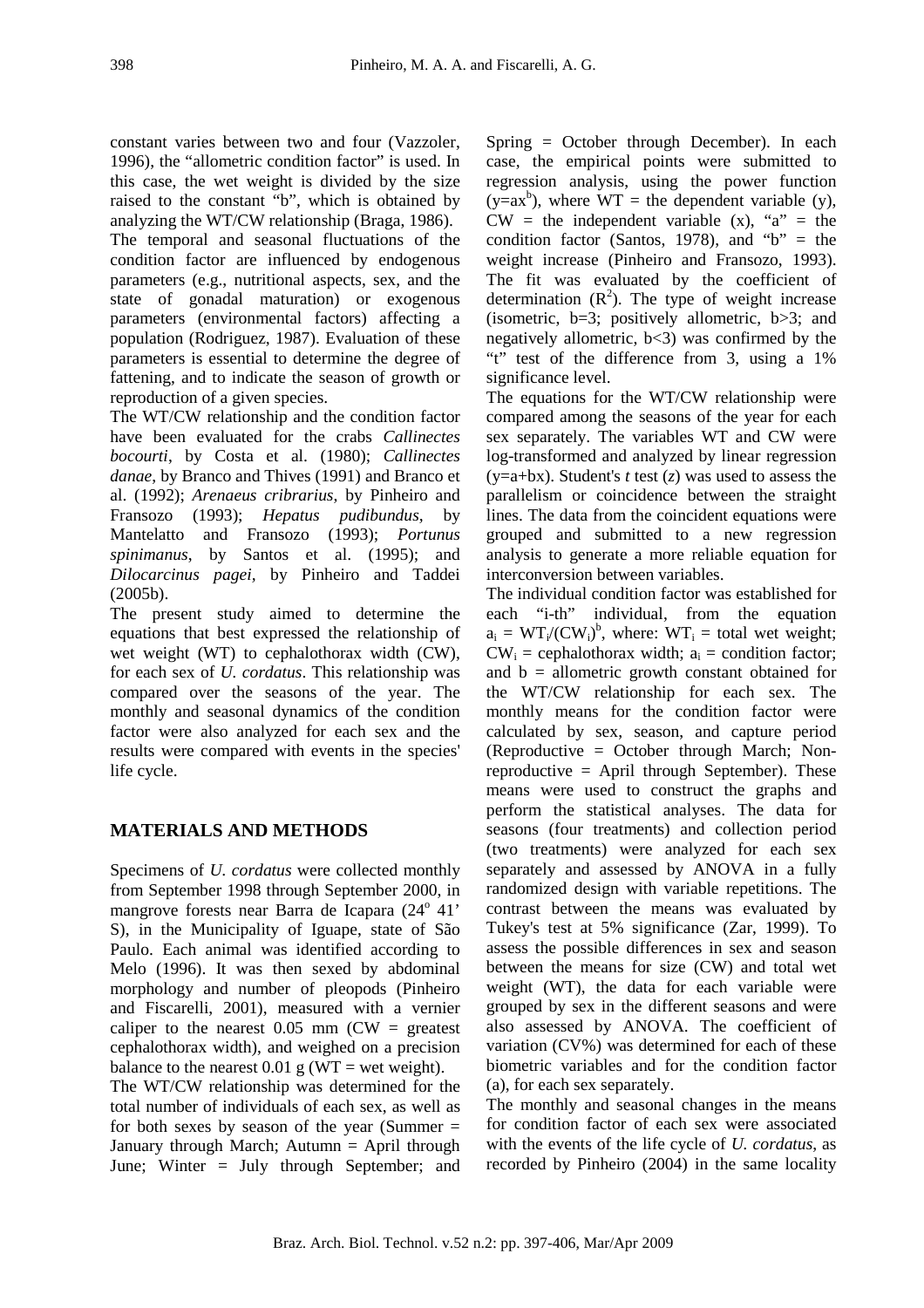and study period. The first event was the Molting Season, which was assessed by the relative frequency of specimens in the pre-molt stage (D) and recent post-molt (A and B), according to Drach and Tchernigovtzeff (1967). The second event was the Reproductive Season, which was assessed by the relative frequency of specimens with mature gonads, recently copulated females (full spermatheca with spermatophores), and ovigerous females (spawning).

#### **RESULTS**

A total of 2,979 specimens of *U. cordatus* (1,654 males and 1,325 females) were analyzed. The males were larger than the females in terms of size  $(50.5\pm10.9 > 46.4\pm8.7$  mm; F=1.55; p<0.01) (Table 1) and also wet weight  $(63.9\pm42.3 \text{ g} >$ 46.4±25.8 g; F=2.69; p<0.01) (Tab. 2). For males, the coefficient of variation (CV%) of CW was 21.5%, slightly higher than that for females (18.8%). These coefficients were about one-third smaller than the values obtained for the variable WT (66.2 and 55.6%, respectively). The seasonal means for size (Table 1) and wet weight (Table 2) showed different patterns in males and females. In spring, the males were

significantly larger and heavier than in autumn  $(F=26.1; p<0.05)$ . For females, this pattern was less pronounced: larger and heavier females occurred in spring and summer, and the inverse in fall and winter ( $F=16.4$ ;  $p<0.05$ ).

**Table 1** - *Ucides cordatus* (Linnaeus, 1763). Summary statistics for cephalothorax width (CW, in millimeters) for each sex according to season, based on monthly captures from September 1998 through September 2000.

| <b>Season</b> | $CW_{Males}$ |      |      |                                  | ${\rm\bf CW_{Females}}$ |      |      |                  |
|---------------|--------------|------|------|----------------------------------|-------------------------|------|------|------------------|
|               | N            | Min. | Max. | $Mean \pm SD$                    | N                       | Min. | Max. | $Mean \pm SD$    |
| Summer        | 458          | 23.5 | 83.4 | $50.7 \pm 11.7$ b <sup>(1)</sup> | 414                     | 23.0 | 78.1 | $47.3 \pm 9.7$ b |
| Autumn        | 366          | 29.8 | 73.1 | $47.7 + 7.5$<br>a                | 270                     | 16.2 | 64.1 | $44.2 \pm 6.8$ a |
| Winter        | 464          | 24.6 | 81.7 | $49.6 \pm 10.1$<br>ab            | 307                     | 14.8 | 66.8 | $45.1 \pm 8.4$ a |
| Spring        | 366          | 16.7 | 82.6 | $54.4 \pm 12.4$ c                | 334                     | 22.3 | 70.0 | $48.5 \pm 8.5$ b |
| <b>Total</b>  | 1,654        | 16.7 | 83.4 | $50.5 \pm 10.9$<br>- B           | 1,325                   | 14.8 | 78.1 | $46.5 \pm 8.7$ A |

(1) For the same sex, the means followed by the same lower-case letter did not differ statistically among seasons of the year; the same obtains for the upper-case letters in comparisons between the sexes ( $p<0.05$ ).

**Table 2 -** *Ucides cordatus* (Linnaeus, 1763). Summary statistics for total wet weight (WT, in grams) for each sex by season, based on monthly captures made from September 1998 through September 2000.

| <b>Season</b> |       | $WT_{Males}$ |       |                                  |       | $\mathbf{WT}_{\text{Females}}$ |       |                   |  |
|---------------|-------|--------------|-------|----------------------------------|-------|--------------------------------|-------|-------------------|--|
|               | N     | Min.         | Max.  | $Mean \pm SD$                    | N     | Min.                           | Max.  | $Mean \pm SD$     |  |
| Summer        | 458   | 5.9          | 232.8 | $66.3 \pm 47.1$ b <sup>(1)</sup> | 414   | 5.1                            | 173.4 | $50.1 \pm 30.6$ b |  |
| Fall          | 366   | 12.2         | 197.5 | $51.5 \pm 26.1$ a                | 270   | 1.8                            | 105.8 | $39.7 \pm 17.1$ a |  |
| Winter        | 464   | 24.6         | 81.7  | $49.6 \pm 10.1$ b                | 307   | 1.5                            | 126.3 | $42.9 \pm 24.5$ a |  |
| Spring        | 366   | 2.1          | 215.8 | $77.8 \pm 48.0$ c                | 334   | 4.5                            | 119.3 | $50.7 \pm 24.7$ b |  |
| <b>Total</b>  | 1.654 | 2.1          | 232.8 | $63.9 \pm 42.3$ B                | 1.325 |                                | 173.3 | $46.4 \pm 25.8$ A |  |

(1) For the same sex, means followed by the same lower-case letter did not differ statistically among the seasons of the year; the same obtains for the upper-case letters in comparisons between the sexes  $(p<0.05)$ .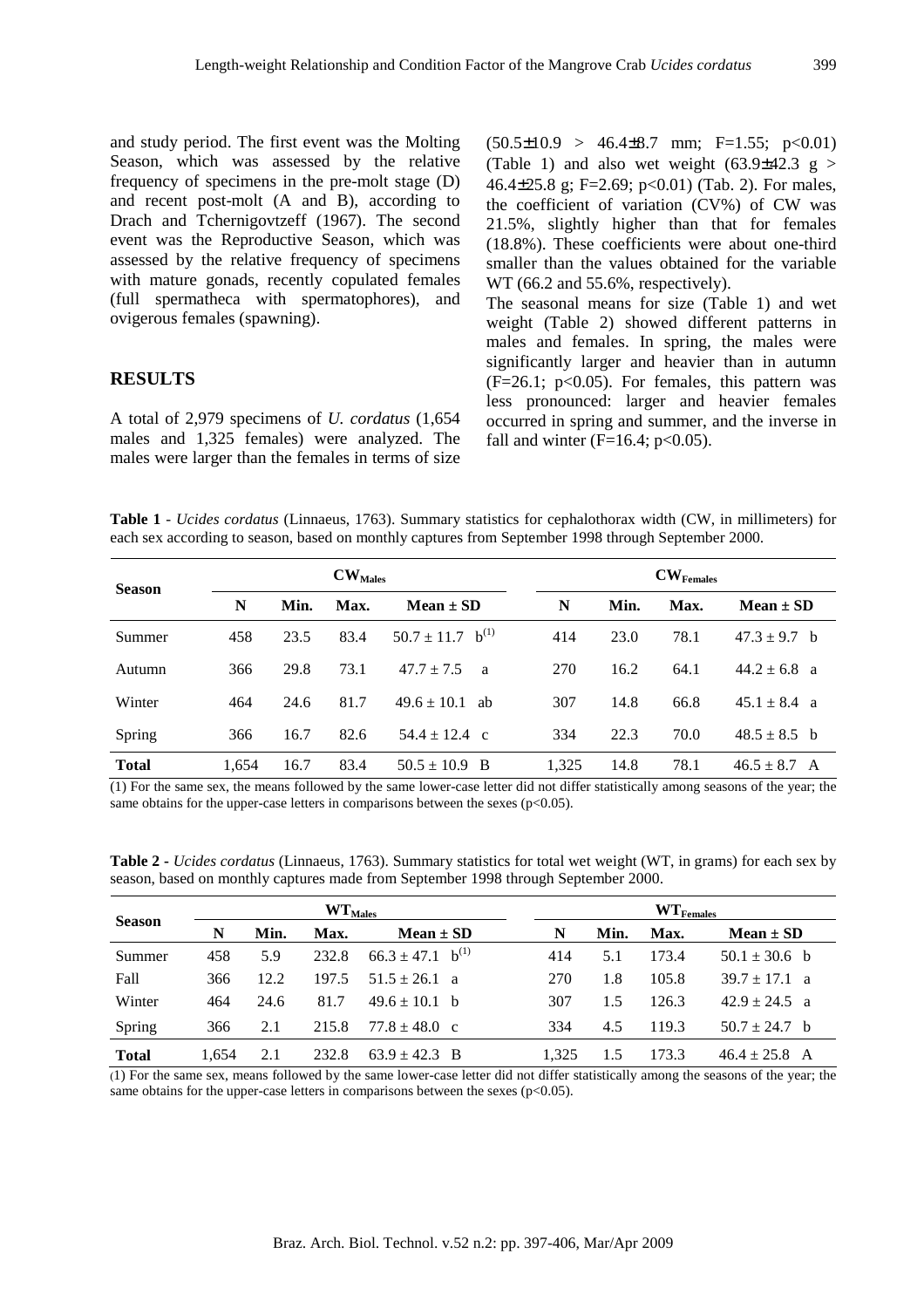In all the cases, the WT/CW relationship showed a significant positive correlation between the variables, with a significant fit of the empirical points to the power function  $(p<0.01)$  (Table 1). Males showed an isometric increase in weight  $(b=2.99; t=1.04; p>0.001)$ , whereas females showed a negative allometric increase (b=2.88; t=12.46;  $p<0.001$ ) (Fig. 1). In males, the equation obtained for winter differed significantly from the equations for the other seasons  $(p<0.01)$  (Table 3); Data for the latter could be grouped and represented by a single equation (lnWT=−7.60+2.97lnCW; N=1,190; r<sup>2</sup>  $r^2=0.98$ ; p<0.01). For females, the equations for spring and summer coincided (p>0.01) and were expressed as lnWT= $-7.13+2.85$ lnCW (N=748;  $r^2=0.98$ ; p<0.01). These differed from the equations for autumn and winter, which also differed from each other  $(p<0.01)$ . Graphical analysis of the equations obtained for the WT/CW relationship, after the data were grouped (Fig. 2), showed that in the spring-summer-autumn period, the males weighed more for the same reference size.



**Figure 1 -** *Ucides cordatus* (Linnaeus, 1763). Graphs of dispersion of points and the power function fitted to the empirical points of the WT/CW relationship, for males (A) and females (B). The data are based on captures made monthly from September 1998 through September 2000 (WT = total wet weight;  $CW =$  cephalothorax width).

**Table 3** - *Ucides cordatus* (Linnaeus, 1763). Equations for the relationships of total wet weight (WT) to cephalothorax width (CW), obtained for each sex by season, based on monthly captures made from September 1998 through September 2000.

| <b>Season</b>        |      | <b>Males</b>                                                 |                | <b>Females</b> |                                                              |                 |  |  |
|----------------------|------|--------------------------------------------------------------|----------------|----------------|--------------------------------------------------------------|-----------------|--|--|
|                      | N    | <b>Linearized Power Function</b><br>$(ln y = ln a + b ln x)$ | $\mathbf{R}^2$ | N              | <b>Linearized Power Function</b><br>$(ln y = ln a + b ln x)$ | $\mathbb{R}^2$  |  |  |
| Summer               | 458  | <i>ln WT</i> = $-7.60 + 2.98$ <i>ln CW</i> Aa <sup>(1)</sup> | 0.99           | 414            | <i>ln</i> $WT = -7.13 + 2.85 \ln CW$ Aa 0.98                 |                 |  |  |
| Autumn               | 366. | <i>ln</i> $WT = -7.60 + 2.99$ <i>ln</i> $CW$ Aa              | 0.97           | 270            | $ln WT = -7.26 + 2.88 ln CW$ Ab 0.97                         |                 |  |  |
| Winter               | 464  | $ln WT = -8.11 + 3.06 ln CW$ Ab                              | 0.98           | 307            | $ln WT = -7.82 + 2.98 ln CW$ Ac 0.97                         |                 |  |  |
| Spring               | 366  | <i>ln</i> $WT = -7$ . 82 + 3.01 <i>ln</i> $CW$ Aa            | 0.99           | 334            | $ln WT = -7.26 + 2.86 ln CW$ Aa 0.98                         |                 |  |  |
| <b>Total</b>         |      | 1,654 $ln WT = -7.82 + 2.99 ln CW$                           | 0.98           |                | 1.325 <i>ln WT</i> = $-7.26 + 2.88$ <i>ln CW</i>             | 0.98            |  |  |
| $\sim$ $\sim$ $\sim$ |      |                                                              |                |                |                                                              | $\cdot$ $\cdot$ |  |  |

(1) For the same sex, means followed by the same upper-case letter did not differ in the linear coefficient (a); the same obtains for the lower-case letters in the case of the angular coefficient  $(b)$  ( $p<0.05$ ).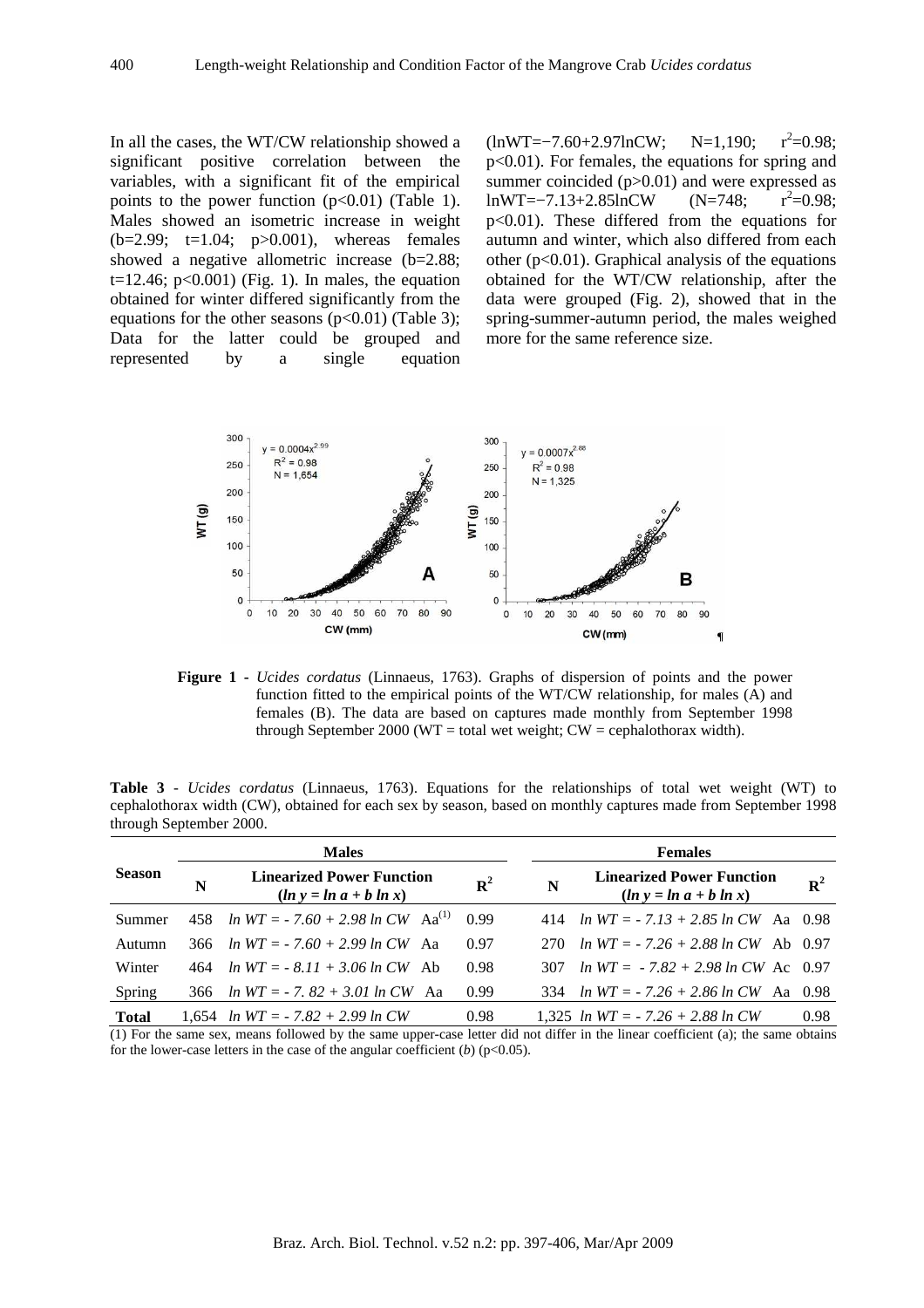

**Figure 2 -** *Ucides cordatus* (Linnaeus, 1763). Relationship of total wet weight (WT) to cephalothorax width (CW), after statistically similar seasonal equations were grouped for males (A) and females (B)  $(S = Summer, Jan-Mar; A = Autumn, Apr-$ Jun;  $W =$  Winter, Jul-Sep;  $Sp =$  Spring, Oct-Dec).

The spring-summer equation for females indicated the second-largest body weight, with an equation similar to that for females in autumn. In last place was the winter equation for males and females, with females weighing less.

The general mean of the condition factor for females  $(6.71 \ 10^{-4} \pm 0.57 \ 10^{-4})$  was about 1.5 times higher than that for males  $(4.53 \t 10^{-4} \pm 0.38 \t 10^{-4})$ ; F=2.26; p<0.01), with similar coefficients of variation (8.4 and 8.5%, respectively). The mean values of "a" for each sex showed a smaller monthly variation, although interannual differences were detected in comparisons between the same month or period (Fig. 3). The seasonal

analysis of the means for the condition factor (Fig. 4) also revealed the same pattern for the sexes, with a smaller mean in the spring and a larger one in autumn ( $p<0.05$ ).

In the reproductive season, the means for condition factor were  $6.67 \frac{10^{-4} \pm 0.56}{10^{-4}}$  for females and 4.49  $10^{-4}$  ±0.39  $10^{-4}$  for males. In the non-reproductive season, these means were 4.57  $10^{-4} \pm 0.37$   $10^{-4}$  and  $6.75$   $10^{-4} \pm 0.58$  $10^{-4}$ . respectively, and were also significantly different from each other  $(F=5181.9; p<0.01)$ . In the nonreproductive season, the means for condition factor were always higher than those in the reproductive season, independent of sex  $(p<0.05)$ .



**Figure 3 -** *Ucides cordatus* (Linnaeus, 1763). Monthly means of the condition factor for each sex, captured from September 1998 through September 2000.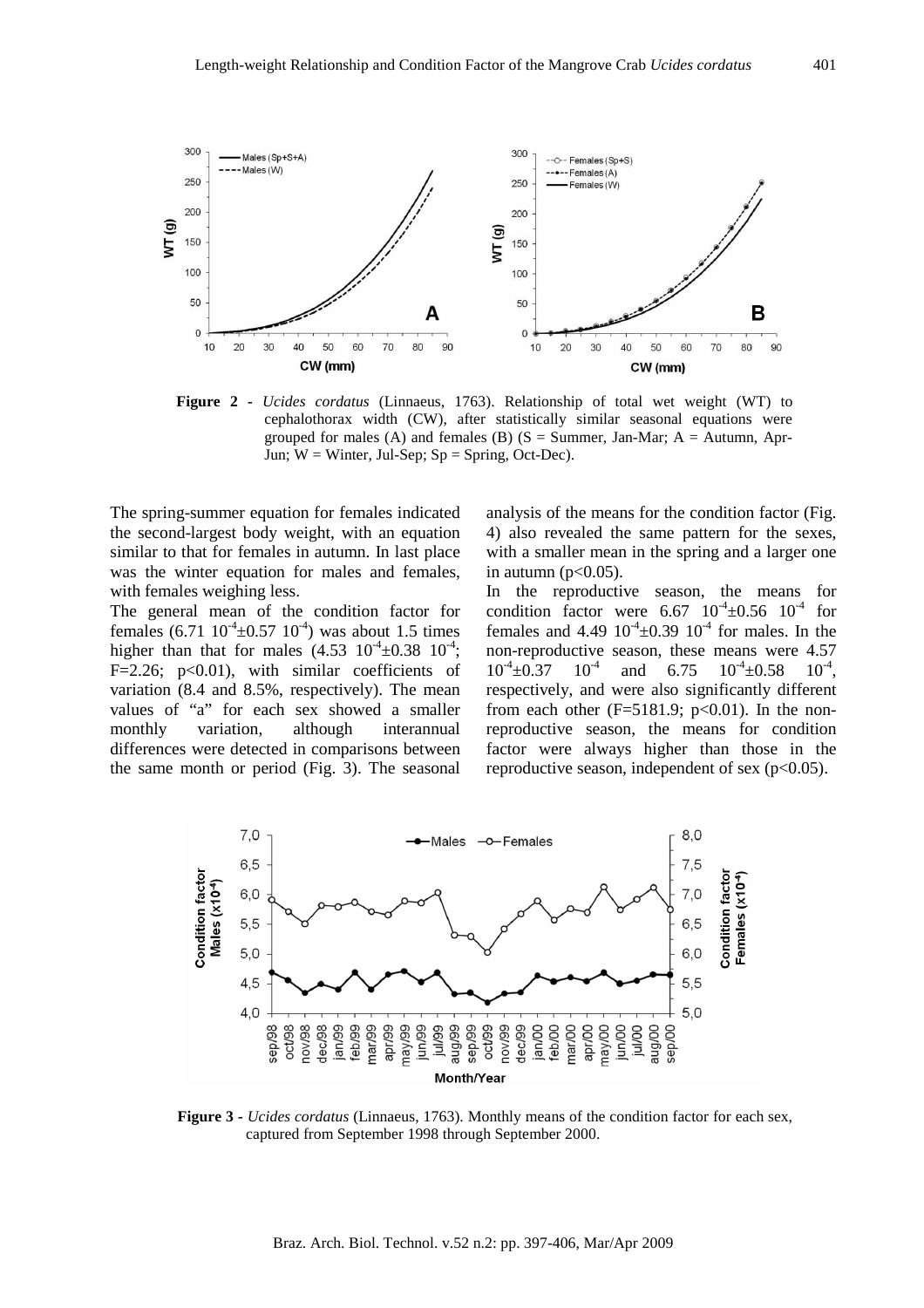

**Figure 4 -** *Ucides cordatus* (Linnaeus, 1763). Seasonal means of the condition factor for males (A) and females (B), captured from September 1998 through September 2000.

#### **DISCUSSION**

Characterization of population structure is essential for effective management and conservation of fisheries stocks. Biometric analysis can help to determine biological patterns, particularly in crustaceans, in which there is an antagonistic relationship between the amounts of energy allocated to somatic growth or reproduction.

The biometry of *U. cordatus* differed from that of other aquatic brachyurans, possibly because it was a semi-terrestrial species. Males of *U. cordatus* were, on average, larger and heavier than females. This is a common characteristic in brachyurans, although Pinheiro et al. (2005) observed that the asymptotic sizes of the sexes of this species were similar (males, 90.3 mm; females, 88.6 mm). Pinheiro and Taddei (2005a) reported similar observations for the semiterrestrial freshwater crab *Dilocarcinus pagei*. In contrast, in aquatic brachyurans, such as the swimming crab *Arenaeus cribrarius* studied by Pinheiro and Hattori (2006a), on average the males grew larger and eventually weighed more than females (Pinheiro and Fransozo, 1993). This difference was seen in the contrasting asymptotic sizes in this species (males, 120.5 mm; females, 100.8 mm). For aquatic brachyurans, the larger size of males in intermolt enables them to better protect the recent-postmolt females during and after copulation (Pinheiro and Fransozo, 1999). The semiterrestrial species copulate in the intermolt and do not show postcopulatory mate-guarding behavior (Hartnoll, 1969; Pinheiro, 1993).

The individual variation in wet weight in *U. cordatus* could be explained by the different degree of stomach fullness and gonadal maturation of the specimens analyzed. In males, the divergence is increased by the positive allometric growth of the chelipeds from the puberty molt onwards (Pinheiro and Hattori, 2006b). The higher coefficient of variation of WT, three times higher than that of CW, could be explained by the isometric cephalothorax dimensions of brachyurans (Hartnoll, 1978, 1982). The lower coefficient of variation of the individual or mean condition factor renders this parameter more appropriate for comparative analyses, because it is independent of size.

The similarity of the seasonal pattern of each sex in regard to size (CW) and weight (WT) is explained by the positive correlation of these variables. However, it does not explain the contrast between the sexes. According to Pinheiro (2004), at Iguape *U. cordatus* reproduced seasonally, with mature and ovigerous females recorded from November through March, whereas mature males occurred year-round. The seasonality of ovarian development explains the occurrence of larger females in spring-summer, although larger males also occur at this time of year. According to Pinheiro and Fiscarelli (2001), these two seasons are the main period for molting and mating (September through November), maturation of the ovaries (November through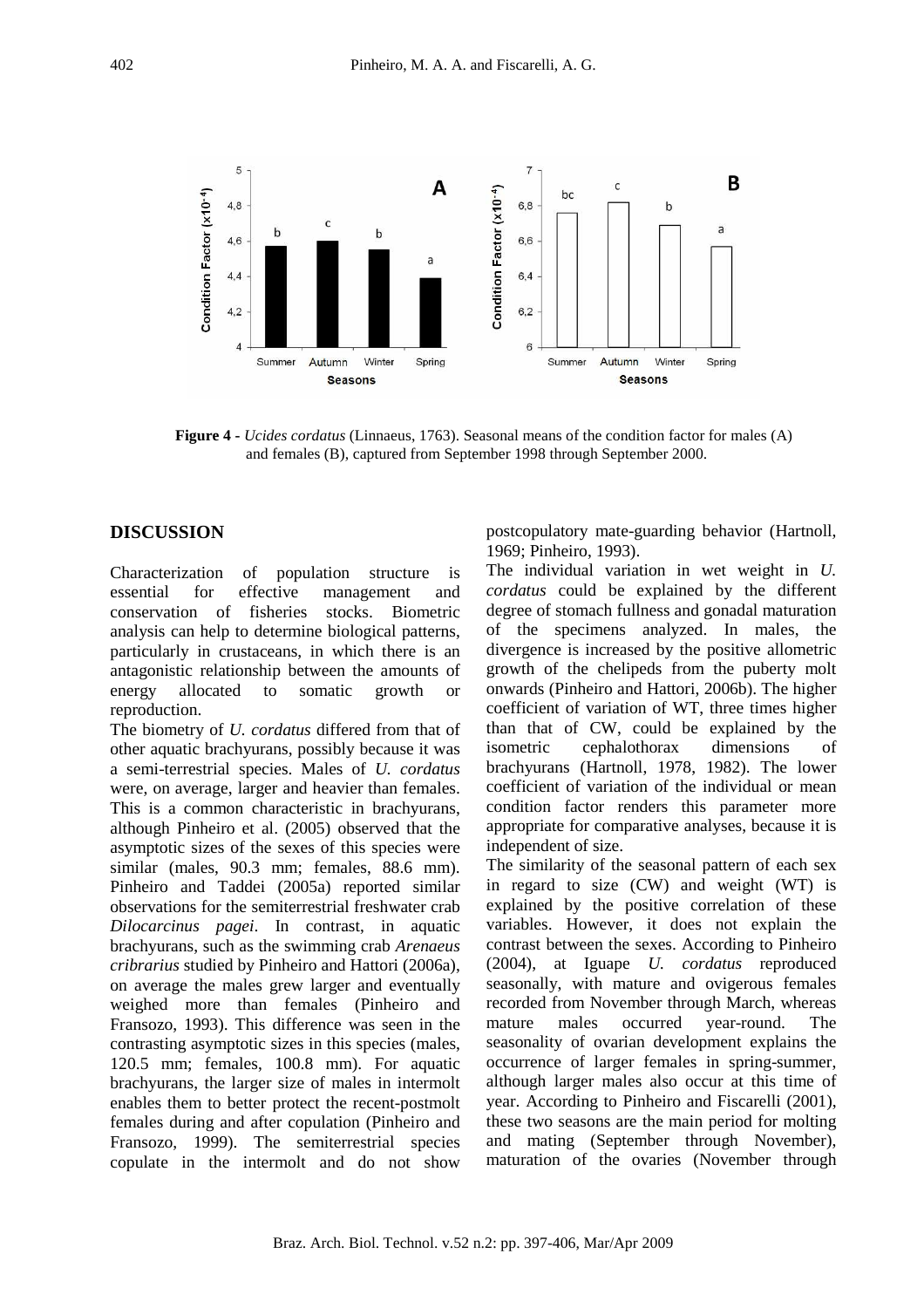December), and spawning and gonadal reorganization (December through March), events which are associated with an increase in size and weight in this species. The lowest means of size and weight were recorded in autumn-winter. This period preceded the months with the highest frequency of ecdysis (nuptial molt), which occurred only once a year after the puberty molt  $(±$ 60 mm) (Pinheiro, 2004). The seasonality of growth in the females was confirmed by the higher constant of variation of seasonal growth during spring-summer (Pinheiro et al., 2005), which was about three times higher than that of the males, indicating that the seasonal Von Bertalanffy model was appropriate for this sex.

The life cycle of *U. cordatus* at Iguape can be divided into two distinct seasons. The reproductive season is characterized by the nuptial molt, mating, gonadal maturation, and spawning. In the non-reproductive (or fattening) season, the data suggest an increase in feeding frequency and stocking of energy reserves in the midgut gland (hepatopancreas), as previously described for other brachyurans. The division of the life cycle of *U. cordatus* into two seasons has been mentioned by others also, such as Diele (2000) and Souto (2004), who studied populations of this species in the northern and northeastern regions of Brazil, respectively. There are certain differences in terminology and/or duration of these periods, according to the investigator and geographic locality. However, the data obtained in the present study also indicated that the crabs were "thinner" in the reproductive season (spring-summer), contrasting with the non-reproductive season, termed the "época do caranguejo gordo" (fat-crab season) by Souto (2004). In the review by Pinheiro (2004), crabs in some areas of northern Brazil showed a certain variation and even a temporal delay from these seasons, mainly related to rainfall. For example, Diele (2000) indicated that January-June was the reproductive period and July-December was the non-reproductive period.

The WT/CW relationship indicated that the sexes of *U. cordatus* showed different patterns of weight increase, corroborating previous studies for species of Portunidae (Sumpton, 1989; Branco and Thives, 1991; Branco and Lunardon-Branco, 1993; Pinheiro and Fransozo, 1993) and Trichodactylidae (Pinheiro and Taddei, 2005b). The constants for increase in weight ("b") of the seasonal equations could only be compared when the constants for degree of fattening ("a") were identical or very close, because of the negative correlation between them (Hile, 1936 *apud* Pinheiro and Fransozo, 1993). This was established through graphical comparison of the equations for the WT/CW relationship after the statistically coincident equations were grouped (Fig. 2). In the spring and summer, the nuptial molt, gonadal maturation of the females and spawning occurred. In the autumn, and particularly in the winter, the animals were fatter. According to Branco et al. (1992), gonadal organization and recovery occurred during this period. The condition factor increases because of the rest from reproduction and the stocking of energy reserves. This agreed with the data obtained in the present study, which indicated a higher condition factor in both sexes during the non-reproductive period (fattening phase), compared to the reproductive period.

The condition factor of females of *U. cordatus* was about 1.5 times higher than that of the males. This was similar to the results obtained by Pinheiro and Taddei (2005b) for the red freshwater crab *Dilocarcinus pagei* (2.5 times), and by Pinheiro et al. (1999) for the speckled swimming crab *Arenaeus cribrarius* (1.2 times). The similarity in the month-to-month dynamics of the condition factor between the sexes of *U. cordatus* was a consequence of the reproductive seasonality of the species, as mentioned previously. From July onwards, the condition factor was sharply reduced, possibly because of the beginning of the molting process, when the animals blocked the burrow opening and ceased feeding in preparation for the molt. The lowest condition factor index occurred in October, coinciding with the higher frequency of "caranguejos-leite" or "milk-crabs" (Pinheiro, 2004), individuals in which all the internal organs were milky white because of the retention of carbonates in the hemolymph circulation, derived from the exoskeleton which changed (Pinheiro and Fiscarelli, 2001). From October onwards, the values of the condition factor increased from December through March, corresponding to the beginning of gonadal maturation and the spawning period (Pinheiro, 2004; Pinheiro and Fiscarelli, 2001).

According to Haefner and Spaargaren (1993), female crustaceans can show an increase in weight/volume of the hepatopancreas, the gland responsible for storage and transport of energy reserves to the ovaries during vitellogenesis. The increase in the hepatosomatic index in fish has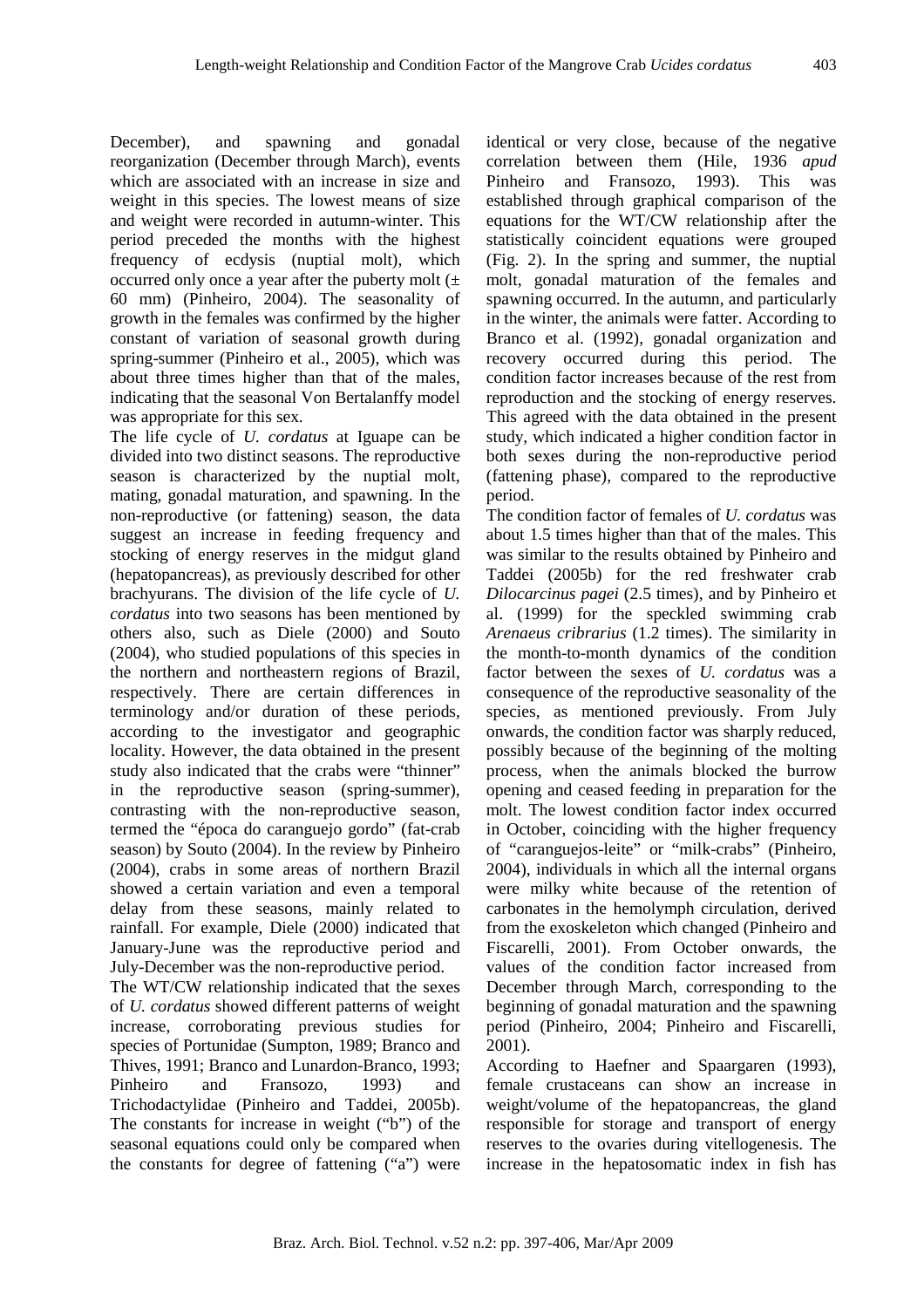been used to determine the period of greatest energy mobilization for vitellogenesis, raising the values of individual condition factors (Querol et al., 2002). Similarly, in *U. cordatus*, the condition factors of both sexes increased from November on (gonadal maturation period), particularly in the females, which showed greater regularity in ovarian development and, therefore, a more obvious seasonal pattern.

The condition factor can also be influenced by the availability of food in the environment. For instance, Araújo (2000) showed for the fish *Parauchenipteros striatulus* that the higher values for condition factor found in autumn resulted from better feeding conditions in the preceding months (summer). Similar results were obtained for both sexes of *U. cordatus*.

Alford and Jackson (1993) mentioned that in many organisms, the growth rate varied in relation to intrinsic aspects (genetically determined) or extrinsic aspects (availability of food, temperature variations, etc.). The entire biological cycle of *U. cordatus* is influenced by changes in temperature, rainfall, and tidal amplitude, which can stimulate and/or modulate certain biological events, such as the nuptial molt, mating, gonadal maturation, and spawning. In this context, Barbieri et al. (1985) recommended, whenever possible, that biological information for a species be used to explain the dynamics of the condition factor, as has been done in the present study.

#### **ACKNOWLEDGEMENTS**

Authors thank to FAPESP for financial support granted to Projeto Uçá II (Proc. # 02/05614-2), coordinated by M.A.A. Pinheiro and to CAPES/CNPq for the Master's scholarship awarded to A.G. Fiscarelli. We also thank the members of the Grupo de Pesquisa em Biologia de Crustáceos (CRUSTA), especially Dr. Ronaldo A. Christofoletti, Dr. Gustavo Y. Hattori, and MSc. Bruno S. Sant'Anna for their help with field collections.

### **RESUMO**

A determinação da relação do peso úmido (WT) pela largura cefalotorácica (CW) do caranguejo *U. cordatus* e a análise da dinâmica temporo-sazonal

do fator de condição foram realizadas com machos e fêmeas coletados mensalmente no período de 1998/2000, em Iguape (SP). A relação WT/CW foi determinada por análise de regressão, enquanto o fator de condição foi determinado individualmente para cada animal, bem como pela média mensal e sazonal para cada sexo. A relação WT/CW evidenciou um crescimento isométrico nos machos e alométrico negativo nas fêmeas, indicando que os machos atingem um peso corpóreo superior ao das fêmeas para um mesmo tamanho de referência. Tal fato está associado ao maior crescimento e peso dos quelípodos do macho. As médias do fator de condição das fêmeas foram maiores que as dos machos. Os menores valores do fator de condição ocorreram durante a primavera e verão, atingindo os maiores níveis durante o outono e inverno.

#### **REFERENCES**

- Alford, R. A. and Jackson, G. D., (1993). Do cephalopods and larvae of other taxa grow asymptotically?. *Am. Nat.*, **141**(5), 717-728.
- Araujo, F. G.; Duarte, S. and Goldberg, R. S., (2000) Ciclo reprodutivo de *Parauchenipterus striatulus* (Pisces - Auchenipteridae) na represa de Ribeirão das Lajes - RJ. *Arq. Bras. Med. Vet. Zootec.*, **52** (3), 276- 284.
- Barbieri, G.; Verani, J. R.; Pereira, J. A.; Barbieri, M. C.; Peret, A. C. and Marins, M. A. (1985), Curva de maturação e fator de condição de *Apareiodon affinis* (Steindachner, 1879), *Apareiodon ibitiensis* (Campos, 1944) e *Parodon tortuosus* (Eigenman and Norris, 1900) do Rio Passa Cinco, Ipeúna – SP (Cypriniformes, Parodontidae). *Ciênc. Cult.,* **37** (7), 1178-1183.
- Braga, F. M. de S. (1986), Estudo entre fator de condição e relação peso/comprimento para alguns peixes marinhos. *Rev. Bras. Biol***.**, **46** (2), 339-346.
- Branco, J. O. and Lunardón-Branco, M. J. (1993), Aspectos da Biologia de *Callinectes ornatus* Ordway, 1863 (Decapoda, Portunidae) da região de Matinhos, Paraná, Brasil. *Arq. Biol. Tecnol*., **36** (3), 489-496.
- Branco, J. O. and Thives, A. (1991), Relação peso/largura, fator de condição e tamanho da primeira maturação de *Callinectes danae* Smith, 1869 (Crustacea, Portunidae) no manguezal do Itacorubi Mangrove, SC, Brasil. *Arq. Biol. Tecnol.*, **34** (3/4), 415-424.
- Branco, J. O.; Lunardón, M. J.; Avila, M. G. and Miguel, C. F. (1993), Interação entre fator de condição e índice gonadossomático como indicadores do período de desova em *Callinectes danae* Smith (Crustacea, Portunidae) da Lagoa da Conceição,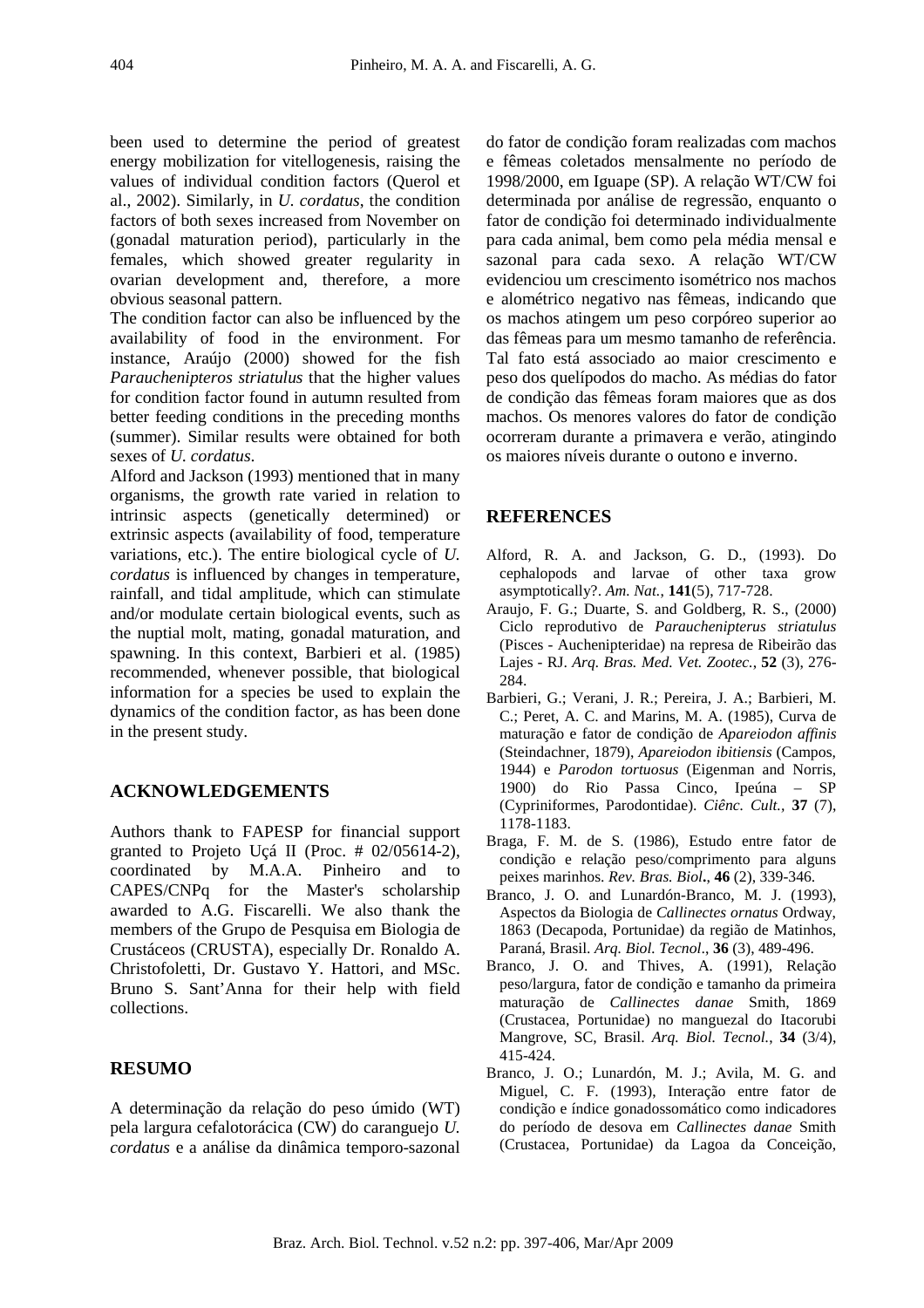Florianópolis, Santa Catarina, Brasil. *Rev. Bras. Zool.*, **9** (3/4), 175-180.

- Costa, F. J. C. B.; Nascimento, I. V. and Sá, M. F. P. (1980), Estudo biométrico do siri gurjaú, *Callinectes bocourti* A. Milne Edwards, 1879, da Lagoa Manguába. *Bol. Estud. Ciênc. Mar*, **2** (5-12).
- Diele, K. (2000), Life history and population structure of the exploited mangrove crab *Ucides cordatus cordatus* (Linnaeus, 1763) (Decapoda: Brachyura) in the Caeté Estuary, North Brazil. Doctor Thesis, Universidade de Bremen, Bremen, 116p.
- Drach, P. and Tchernigovtzeff, C. (1967), Sur la de détermination des stades d'intermue et son application génerále aux crustacés. *Vie Millieu*, **18** (3A), 595-610.
- Haefner, P. A., Jr. and Spaargaren, D. H. (1993), Interactions of ovary and hepatopancreas during the reproductive cycle of *Crangon crangon* (L.) I. Weigth and volume relationships. *J. Crust. Biol.,* **13** (3), 523-531.
- Hartnoll, R. G. (1969), Mating in Brachyura. *Crustaceana,* **16**, 161-181.
- Hartnoll, R. G. (1978), The determination of relative growth in Crustacea. *Crustaceana*, **34** (3), 281-293.
- Hartnoll, R. G. (1982), Growth. In *The Biology of Crustacea. Embriology, Morphology, and Genetics*, ed. L. G. Abele. New York, Academic Press, 2. pp. 111-196.
- Le Cren, E. D. (1951), The lenght-weight relationship and seasonal cycle in gonad weight and condition factor in the perch *(Perca fluviatilis). J. Anim. Ecol.*, **20** (2), 201-219.
- Mantelatto, F. L. M. and Fransozo, A. (1993), Crescimento relativo e dimorfismo sexual em *Hepatus pudibundus* (Herbst, 1785) (Decapoda, Brachyura) no litoral norte paulista. *Pap. Avulsos Zool.*, **39**(4), 33-48.
- Melo, G. A. S. (1996), *Manual de Identificação dos Brachyura (Caranguejos e Siris) do Litoral Brasileiro*. São Paulo: Plêiade/FAPESP, 604p.
- Pinheiro, M. A. A. (1993), Comportamento copulatório de *Panopeus rugosus* A.M. Edwards, 1880 (Crustacea, Brachyura, Xanthidae) em cativeiro. *Biotemas*, **6**(1), 115-120.
- Pinheiro, M. A. A. (1995), *Biologia Reprodutiva do siri chita* Arenaeus cribrarius *(Lamarck, 1818) (Crustacea, Brachyura, Portunidae) na região de Ubatuba, litoral norte do Estado de São Paulo*. Doctor Thesis, Universidade Estadual Paulista, Botucatu, 180p.
- Pinheiro M. A. A. (2004), Biologia do Caranguejo Uçá, *Ucides cordatus* (Linnaeus, 1763) (Crustacea, Decapoda, Brachyura), no litoral sul do Estado de São Paulo. São Paulo: Relatório Científico Final FAPESP, 203p.
- Pinheiro, M. A. A. and Fiscarelli, A. G. (2001), Manual de apoio à fiscalização do Caranguejo-Uçá (Ucides cordatus). Itajaí: CEPSUL/IBAMA, 60p.
- Pinheiro, M. A. A. and Fransozo, A. (1993), Análise da relação biométrica entre o peso e a largura da carapaça para o siri *Arenaeus cribrarius* (Lamarck, 1818) (Crustacea, Portunidae). *Arq. Biol. Tecnol*., **36**(2), 331-341.
- Pinheiro, M. A. A. and Fransozo, A. (1999), Reproductive behavior of the swimming crab *Arenaeus cribrarius* (Lamarck, 1818) (Crustacea, Brachyura, Portunidae) in captivity. *Bull. Mar. Sci*., **64**(2), 243-253.
- Pinheiro, M. A. A. and Hattori, G. Y., (2006a), Growth of the speckled swimming crab, *Arenaeus cribrarius* (Lamarck, 1818) (Crustacea, Brachyura, Portunidae), in Ubatuba (SP), Brazil. *J. Nat. Hist*. **40**(21-22), 1331-1341.
- Pinheiro, M. A. A. and Hattori, G. Y., (2006b), Relative growth of the mangrove crab *Ucides cordatus* (Crustacea, Brachyura, Ocypodidae) at Iguape (SP), Brazil. *Braz. Arch. Biol. Technol.*, **49**(5), 813-823.
- Pinheiro, M. A. A. and Taddei, F. G., (2005a), Crescimento do Caranguejo de Água Doce, *Dilocarcinus pagei* Stimpson (Crustacea, Brachyura, Trichodactylidae). *Revta. Bras. Zool.*, **22**(3), 522-528.
- Pinheiro, M. A. A. and Taddei, F. G. (2005b), Relação Peso/Tamanho e Fator de Condição em *Dilocarcinus pagei* Stimpson, 1861 (Crustacea, Brachyura, Trichodactylidae). *Revta. Bras. Zool.*, **22**(4), 825-829.
- Pinheiro, M. A. A.; Fiscarelli, A. G. and Hattori, G. Y. (2005), Growth of the mangrove crab *Ucides cordatus* (Brachyura, Ocypodidae). *J. Crust. Biol.*, **25**(2), 293–301.
- Pinheiro, M. A. A.; Terceiro, O. S. L. and Taveira, M. C. G. S. (1999), Fator de condição do siri *Arenaeus cribrarius* (Lamarck, 1818) (Crustacea, Brachyura, Portunidae), em Ubatuba (SP), Brasil. Paper presented at *Congresso Latinoamericano de Ciências do Mar*, Trujillo, Peru: **1**, 40-42.
- Querol, M. V. M.; Querol, E.; and Gomes, N. N. A. (2002), Fator de condição gonadal, índice hepatossomático e recrutamento como indicadores do período de reprodução de *Loricariichthys platymetopon* (Osteichthyes, Loricariidae), Bacia do Rio Uruguai Médio, Sul do Brasil. *Iheringia. Sér. Zool.*, **92**(3), 79-84.
- Rodríguez, A. (1987), Biologia del langostino *Penaeus kerathurus* (Forskal, 1775) Del golfo de Cádiz. III. Biometría, edad y crecimiento. *Invest. Pesq.*, **51**(1), 23-38.